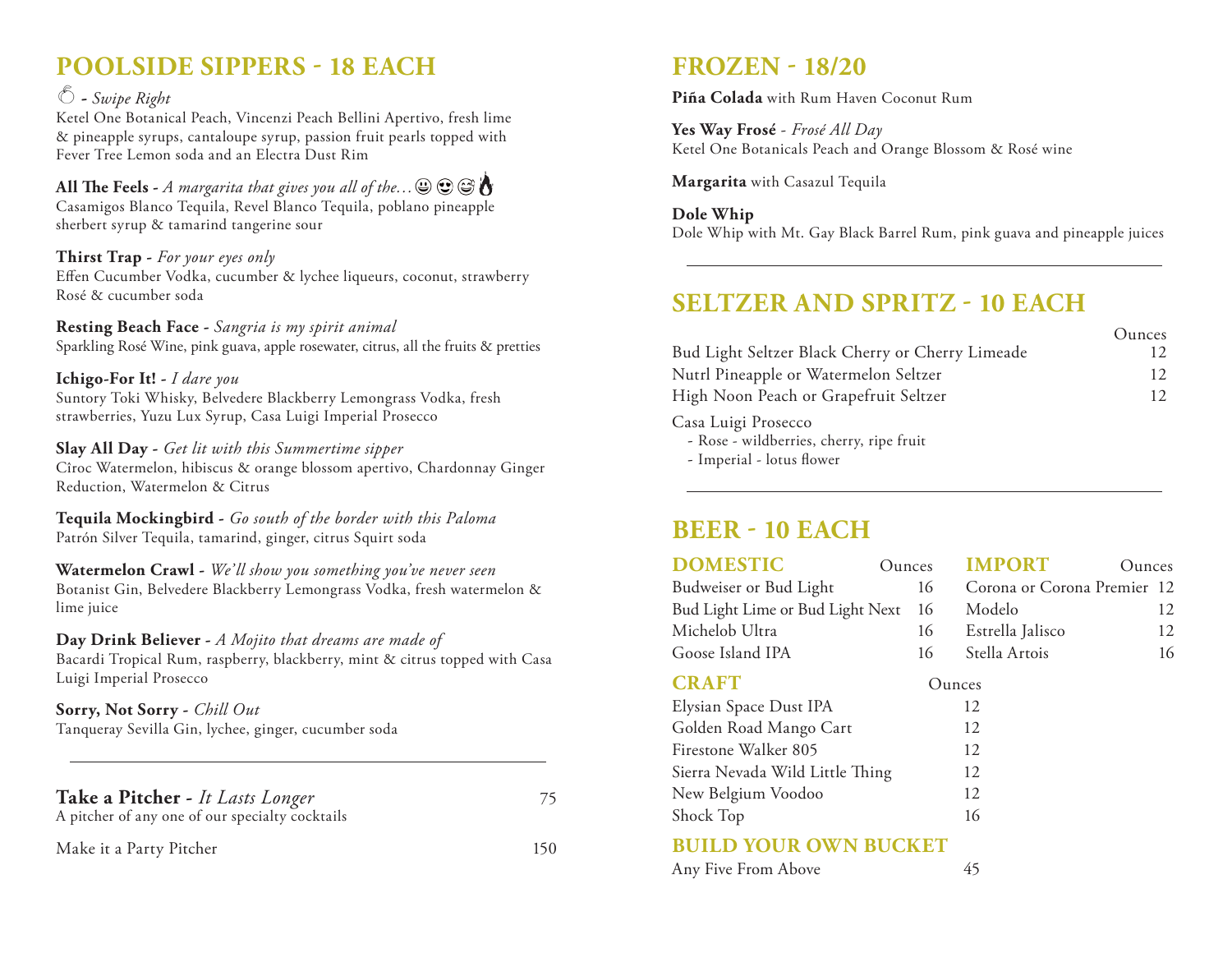## **TEQUILA**

| Tres Generaciones Blanco          | 275 |
|-----------------------------------|-----|
| Calirosa Blanco                   | 300 |
| Casamigos Reposado                | 325 |
| Don Julio Reposado                | 325 |
| Patrón Silver                     | 350 |
| Don Julio 1942 Reposado Primavera | 800 |
| Clase Azul Reposado               | 800 |
| Patrón Platinum                   | 900 |

### **VODKA**

| Skyy                                  | 250 |
|---------------------------------------|-----|
| Tito's/Ketel One/Ketel One Botanicals | 300 |
| Suntory Haku                          | 325 |
| Cîroc/Grey Goose                      | 350 |

## **GIN**

| Aviation        | 250 |
|-----------------|-----|
| Tanqueray       | 275 |
| Botanist        | 275 |
| Hendrick's      | 300 |
| Bombay Sapphire | 375 |
|                 |     |

## **RUM**

| Mt. Gay Black Barrel |     |
|----------------------|-----|
| Captain Morgan       | 275 |
| Bacardi              | 300 |

## **SCOTCH**

| Johnnie Walker Black | 325 |
|----------------------|-----|
| Macallan Harmony     | 350 |
| Johnnie Walker Blue  | 800 |

#### **BOURBON/WHISKEY**

| Jack Daniel's, Jameson    | 275 |
|---------------------------|-----|
| Maker's Mark, Crown Royal | 300 |
| Suntory Toki              | 400 |

## **COGNAC**

| Remy Martin 1738  | 350 |
|-------------------|-----|
| Hennessy V.S.O.P. | 400 |

## **WINES**

| <b>BOTTLES</b>                         |            | WINES                                                              |    |              |
|----------------------------------------|------------|--------------------------------------------------------------------|----|--------------|
|                                        |            |                                                                    |    | Glass Bottle |
| <b>TEQUILA</b>                         |            | Le Grande Courtage, Burgundy, France                               | 15 | 65           |
| Tres Generaciones Blanco               | 275        | Viamora Prosecco                                                   | 14 | 55           |
| Calirosa Blanco                        | 300        | La Marca Rosé Prosecco                                             | 14 | 55           |
| Casamigos Reposado                     | 325        | Beau Joie Champagne, France                                        | 28 | 135          |
| Don Julio Reposado                     | 325        | Maso Canali Pinot Grigio, Trentino                                 | 12 | 48           |
| Patrón Silver                          | 350        | White Haven Sauvignon Blanc, New Zealand                           | 14 | 60           |
| Don Julio 1942 Reposado Primavera      | 800        | Rickshaw Chardonnay                                                | 12 | 48           |
| Clase Azul Reposado<br>Patrón Platinum | 800<br>900 | Talbott Chardonnay, Sleep Hollow Vineyard<br>Santa Lucia Highlands | 17 | 68           |
| <b>VODKA</b>                           |            | Notorious Pink Rosé                                                | 13 | 52           |
| Skyy                                   | 250        | Talbott Pinot Noir, "Kali Hart", Monterey                          | 14 | 56           |
| Tito's/Ketel One/Ketel One Botanicals  | 300        | Chandon Rosé Splits, Napa Valley                                   |    | 16           |
| Suntory Haku                           | 325        | Chandon Rosé Splits, Napa Valley Bucket of 5                       |    | 75           |
| $Circ/C$ rey Coose                     | 350        |                                                                    |    |              |

## **BUBBLES**

| Roederer Estate Brut Rosé, Anderson Valley      | 95    |
|-------------------------------------------------|-------|
| Nicolas Feuillatte Brut, Epernay                | 100   |
| Taittinger "La Francaise" Brut, Reims           | 130   |
| Moët & Chandon Imperial Btut                    | 140   |
| Veuve Clicquot, Reims                           | 140   |
| Ruinart, Brut Rosé, Reims                       | 185   |
| Moët & Chandon "Impérial Ice", Epernay          | 190   |
| Moët & Chandon "Nectar Impérial" Rosé, Epernay  | 210   |
| Taittinger, "Comtes De Champagne" Reims         | 295   |
| Beau Joie Rosé                                  | 395   |
| Krug "Grand Cuvee," Reims                       | 500   |
| Perrier-Jouët "Belle Epoque" Brut, Epernay      | 550   |
| Cuvée Dom Perignon, Epernay                     | 700   |
| Perrier-Jouët "Belle Epoque" Brut Rosé, Epernay | 900   |
| Armand de Brignac Ace of Spaces, Gold Brut      | 1,200 |
| Cuvée Dom Perignon Brut Rosé, Epernay           | 1,500 |
| Louis Roederer Cristal Rosé, Reims              | 1,750 |

# **MAGNUM**

| Veuve Clicquot Ponsardin "Yellow Label Luminous" | 400   |
|--------------------------------------------------|-------|
| Brut, Reims                                      |       |
| Cuvee Dom Perignon Brut, Reims                   | 1,300 |